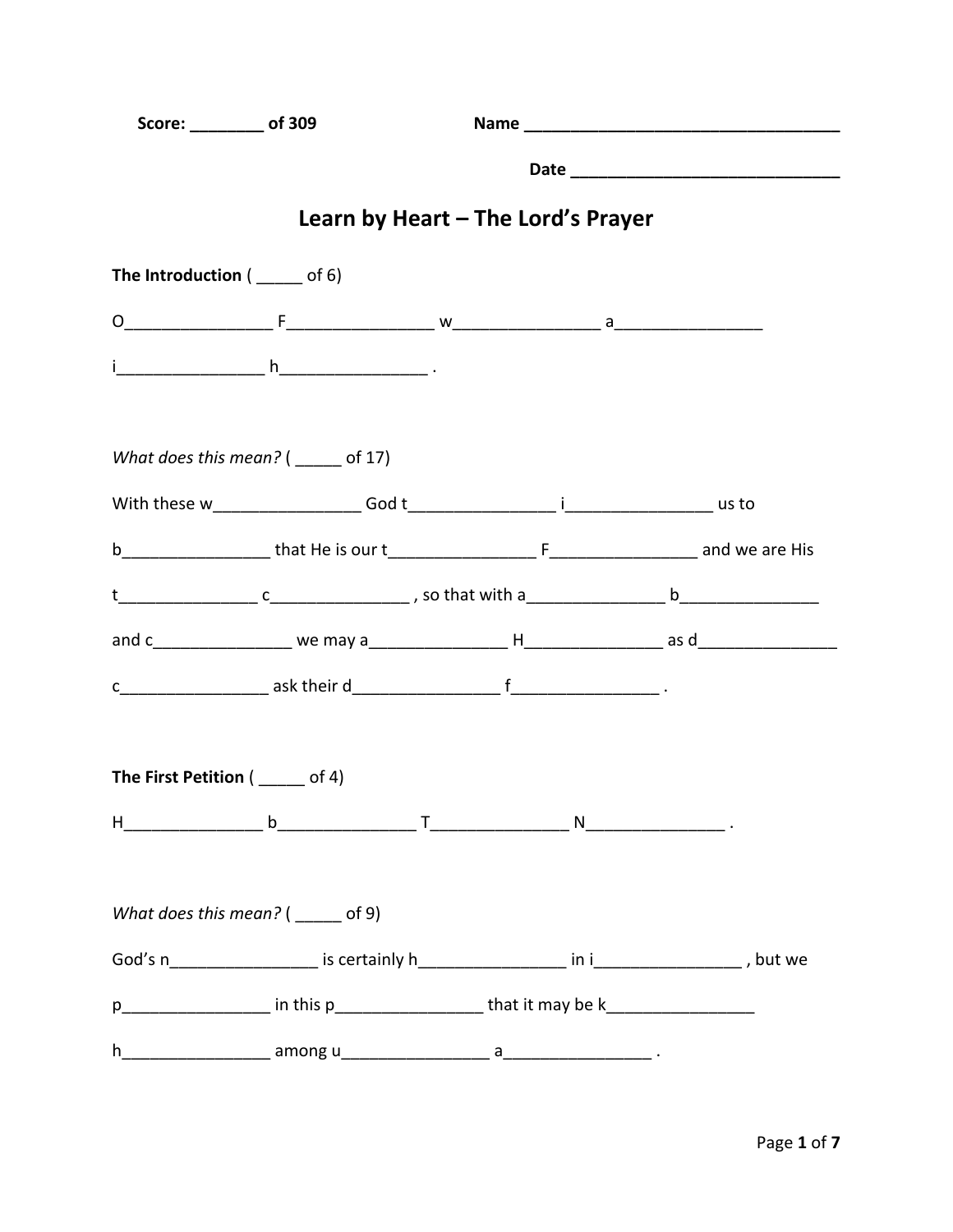| How is God's name kept holy? $($ _____ of 29)                                                |  |
|----------------------------------------------------------------------------------------------|--|
|                                                                                              |  |
|                                                                                              |  |
|                                                                                              |  |
|                                                                                              |  |
|                                                                                              |  |
|                                                                                              |  |
|                                                                                              |  |
|                                                                                              |  |
|                                                                                              |  |
| What does this mean? $($ ______ of 9)                                                        |  |
|                                                                                              |  |
| w_____________________ our p________________________, but we p______________________ in this |  |
| p_____________________that it may c______________________ to us a_______________________.    |  |
| How does God's kingdom come? ( ____ of 14)                                                   |  |
|                                                                                              |  |
|                                                                                              |  |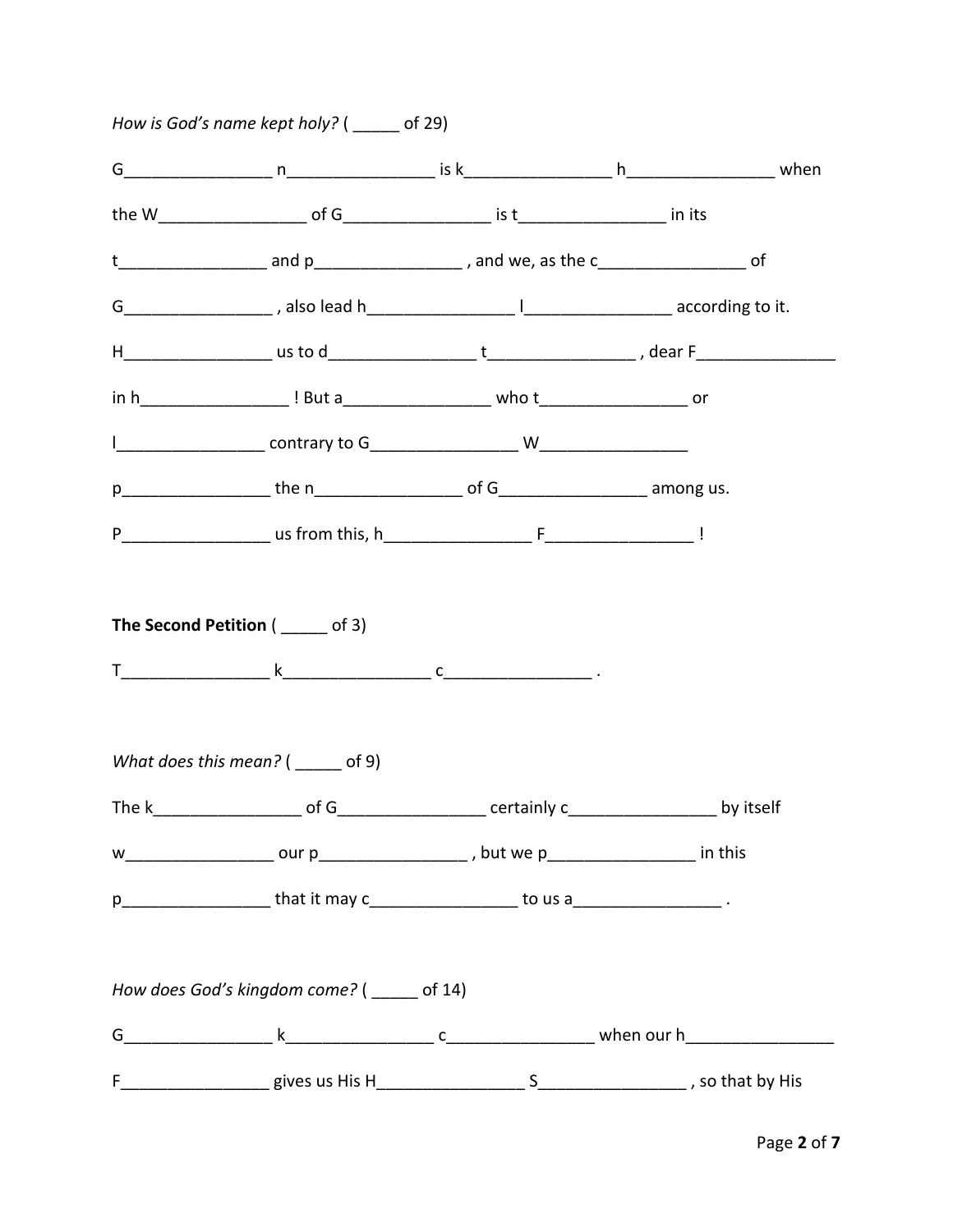| The Third Petition ( _____ of 11)                                                                   |  |  |
|-----------------------------------------------------------------------------------------------------|--|--|
|                                                                                                     |  |  |
|                                                                                                     |  |  |
|                                                                                                     |  |  |
|                                                                                                     |  |  |
| What does this mean? $($ ______ of 10)                                                              |  |  |
|                                                                                                     |  |  |
|                                                                                                     |  |  |
| p___________________, but we pray in this p____________________that it may be                       |  |  |
|                                                                                                     |  |  |
|                                                                                                     |  |  |
| How is God's will done? ( _____ of 25)                                                              |  |  |
|                                                                                                     |  |  |
|                                                                                                     |  |  |
| p________________________of the d________________________, the w_______________________, and our    |  |  |
|                                                                                                     |  |  |
|                                                                                                     |  |  |
| c___________________; and when He s______________________ and k_____________________ us firm in His |  |  |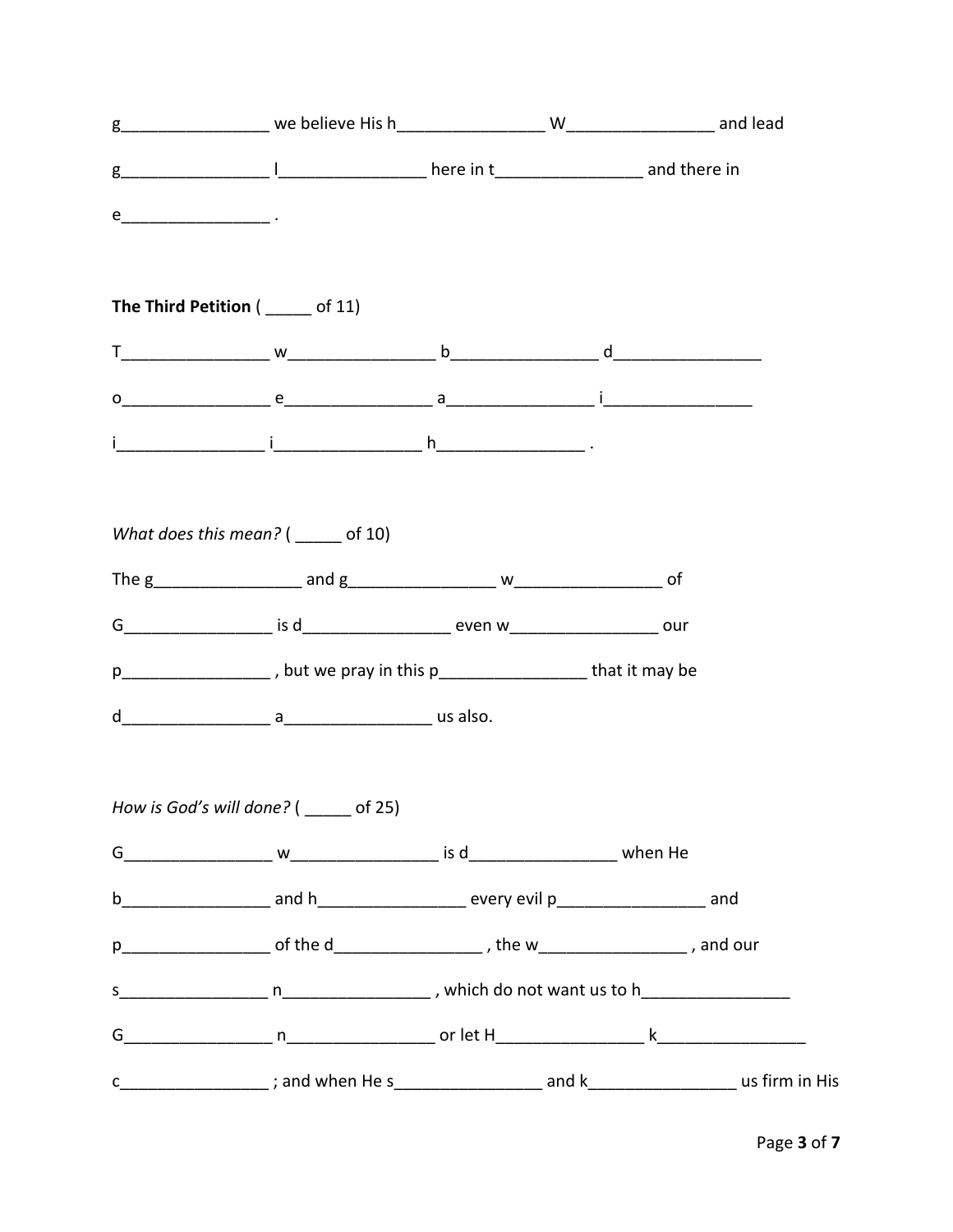| The Fourth Petition ( _____ of 7)                                                                                                                                                                                                                                                             |  |
|-----------------------------------------------------------------------------------------------------------------------------------------------------------------------------------------------------------------------------------------------------------------------------------------------|--|
| $G$ and $\frac{1}{2}$ and $\frac{1}{2}$ and $\frac{1}{2}$ and $\frac{1}{2}$ and $\frac{1}{2}$ and $\frac{1}{2}$ and $\frac{1}{2}$ and $\frac{1}{2}$ and $\frac{1}{2}$ and $\frac{1}{2}$ and $\frac{1}{2}$ and $\frac{1}{2}$ and $\frac{1}{2}$ and $\frac{1}{2}$ and $\frac{1}{2}$ and $\frac$ |  |
|                                                                                                                                                                                                                                                                                               |  |
| What does this mean? $($ ______ of 16)                                                                                                                                                                                                                                                        |  |
|                                                                                                                                                                                                                                                                                               |  |
| e_____________________ without our p_____________________, even to all e___________________________                                                                                                                                                                                           |  |
| p_____________________, but we p_____________________ in this p_____________________that                                                                                                                                                                                                      |  |
|                                                                                                                                                                                                                                                                                               |  |
|                                                                                                                                                                                                                                                                                               |  |
| What is meant by daily bread? ( _____ of 40)                                                                                                                                                                                                                                                  |  |
|                                                                                                                                                                                                                                                                                               |  |
|                                                                                                                                                                                                                                                                                               |  |
|                                                                                                                                                                                                                                                                                               |  |
|                                                                                                                                                                                                                                                                                               |  |
|                                                                                                                                                                                                                                                                                               |  |
|                                                                                                                                                                                                                                                                                               |  |
|                                                                                                                                                                                                                                                                                               |  |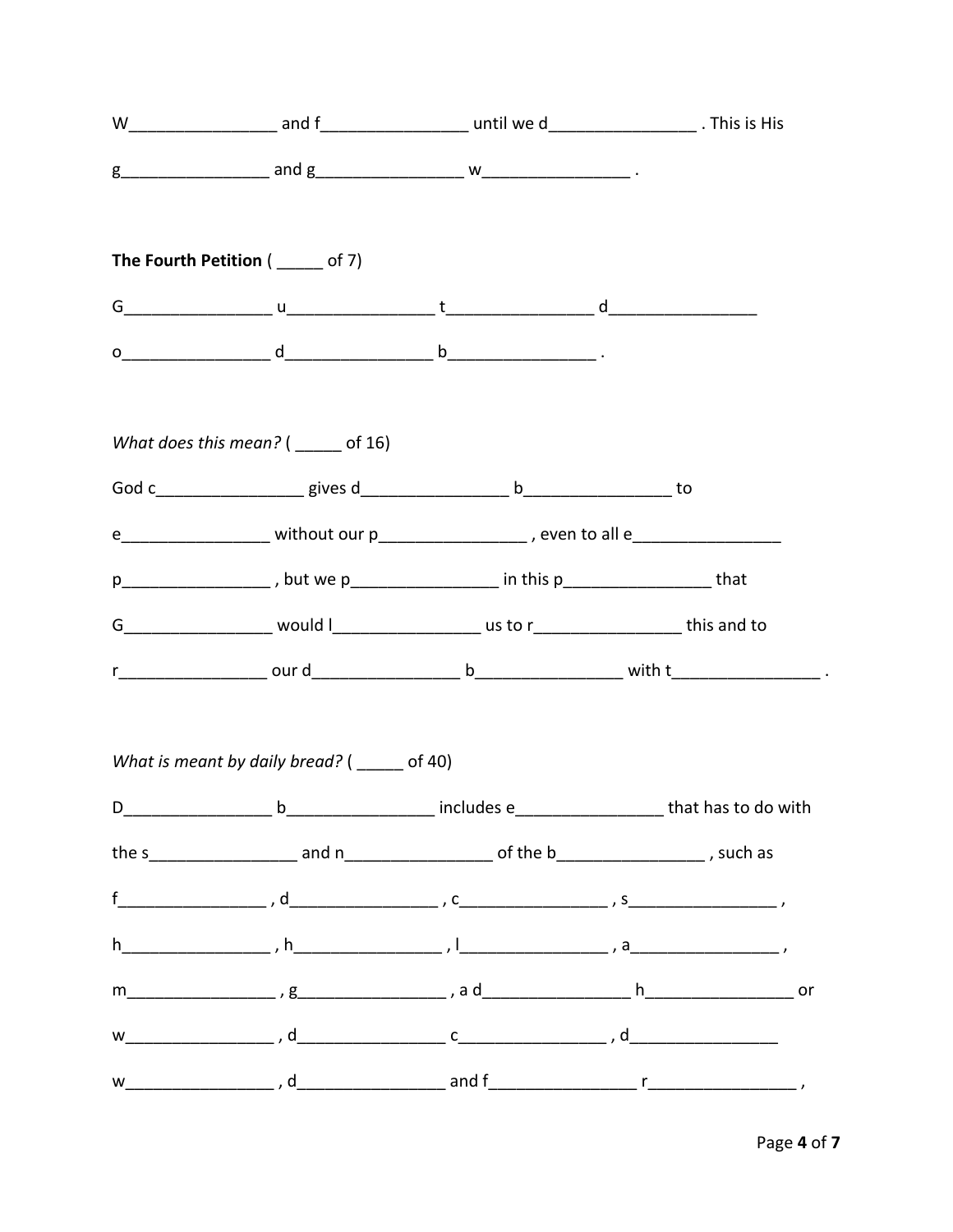|                                              | $g$                                                                                                 |  |  |
|----------------------------------------------|-----------------------------------------------------------------------------------------------------|--|--|
|                                              |                                                                                                     |  |  |
|                                              |                                                                                                     |  |  |
|                                              | n________________________, and the l_____________________________.                                  |  |  |
| <b>The Fifth Petition (</b> $\_\_\_\_$ of 5) |                                                                                                     |  |  |
|                                              |                                                                                                     |  |  |
|                                              |                                                                                                     |  |  |
|                                              |                                                                                                     |  |  |
| What does this mean? $($ ______ of 27)       |                                                                                                     |  |  |
|                                              | We p__________________ in this p_____________________ that our F__________________ in               |  |  |
|                                              |                                                                                                     |  |  |
|                                              | d________________________ our p________________________because of them. We are neither              |  |  |
|                                              |                                                                                                     |  |  |
|                                              | we d____________________them, but we a___________________that He would g___________________________ |  |  |
|                                              |                                                                                                     |  |  |
|                                              |                                                                                                     |  |  |
|                                              |                                                                                                     |  |  |
|                                              |                                                                                                     |  |  |
| a__________________________ us.              |                                                                                                     |  |  |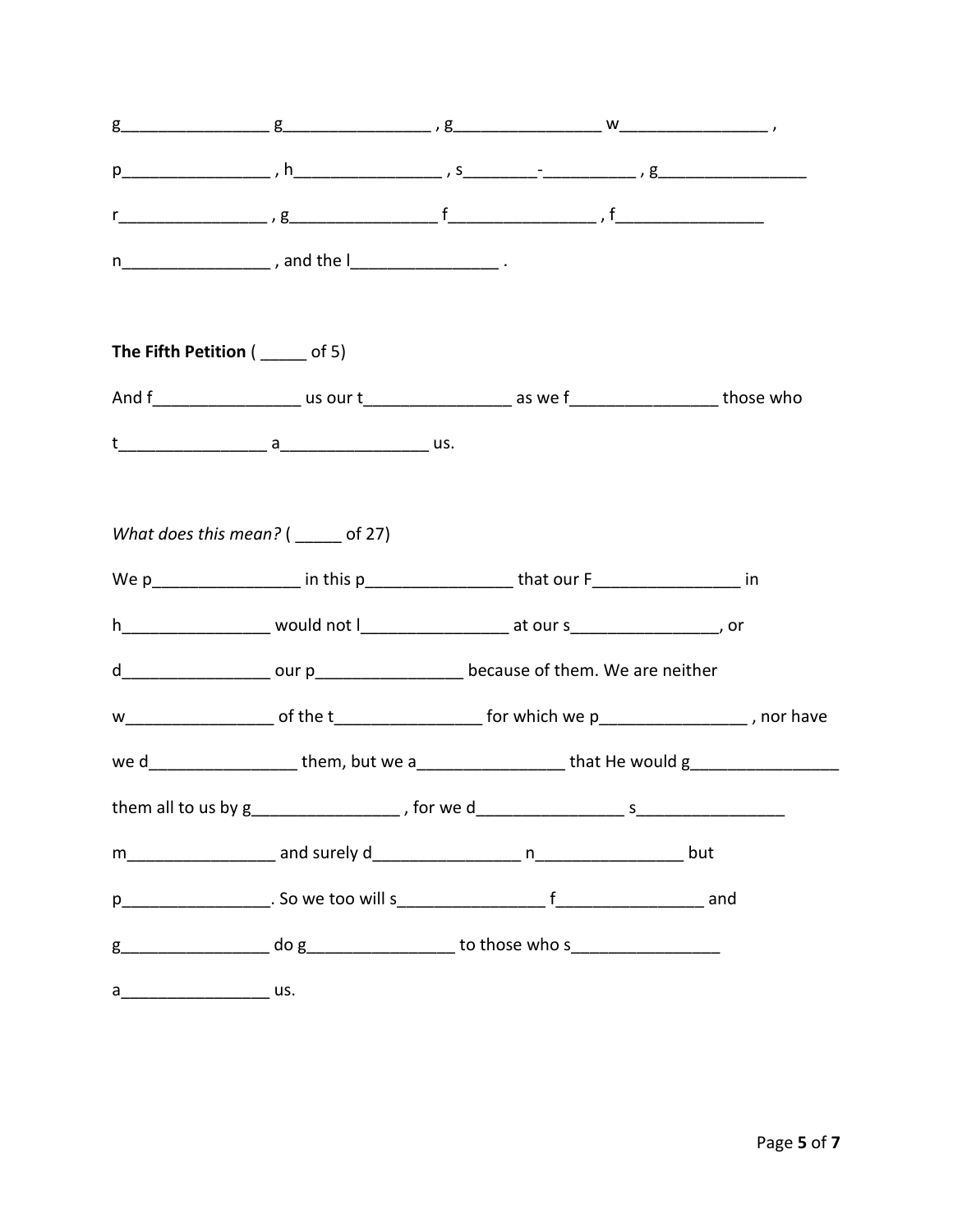| The Sixth Petition ( ______ of 6)      |                                                                                                               |  |  |
|----------------------------------------|---------------------------------------------------------------------------------------------------------------|--|--|
|                                        |                                                                                                               |  |  |
|                                        |                                                                                                               |  |  |
| What does this mean? $($ ______ of 20) |                                                                                                               |  |  |
|                                        |                                                                                                               |  |  |
|                                        | God would g________________________ and k_______________________ us so that the d_______________________, the |  |  |
|                                        |                                                                                                               |  |  |
|                                        | d_____________________us or m_______________________us into false b_________________________________          |  |  |
|                                        | d__________________, and other great s_________________ and v_________________. Although we                   |  |  |
|                                        | are a____________________ by these things, we p_____________________that we may finally                       |  |  |
|                                        | 0___________________them and w___________________the v_________________.                                      |  |  |
| The Seventh Petition ( _____ of 2)     |                                                                                                               |  |  |
|                                        | But d_____________________ us from e___________________.                                                      |  |  |
| What does this mean? $($ ______ of 20) |                                                                                                               |  |  |
|                                        | We p___________________ in this p___________________, in s__________________, that our                        |  |  |
|                                        |                                                                                                               |  |  |
|                                        |                                                                                                               |  |  |
|                                        |                                                                                                               |  |  |
|                                        | h_____________________comes, give us a b_______________________end, and g____________________take us          |  |  |